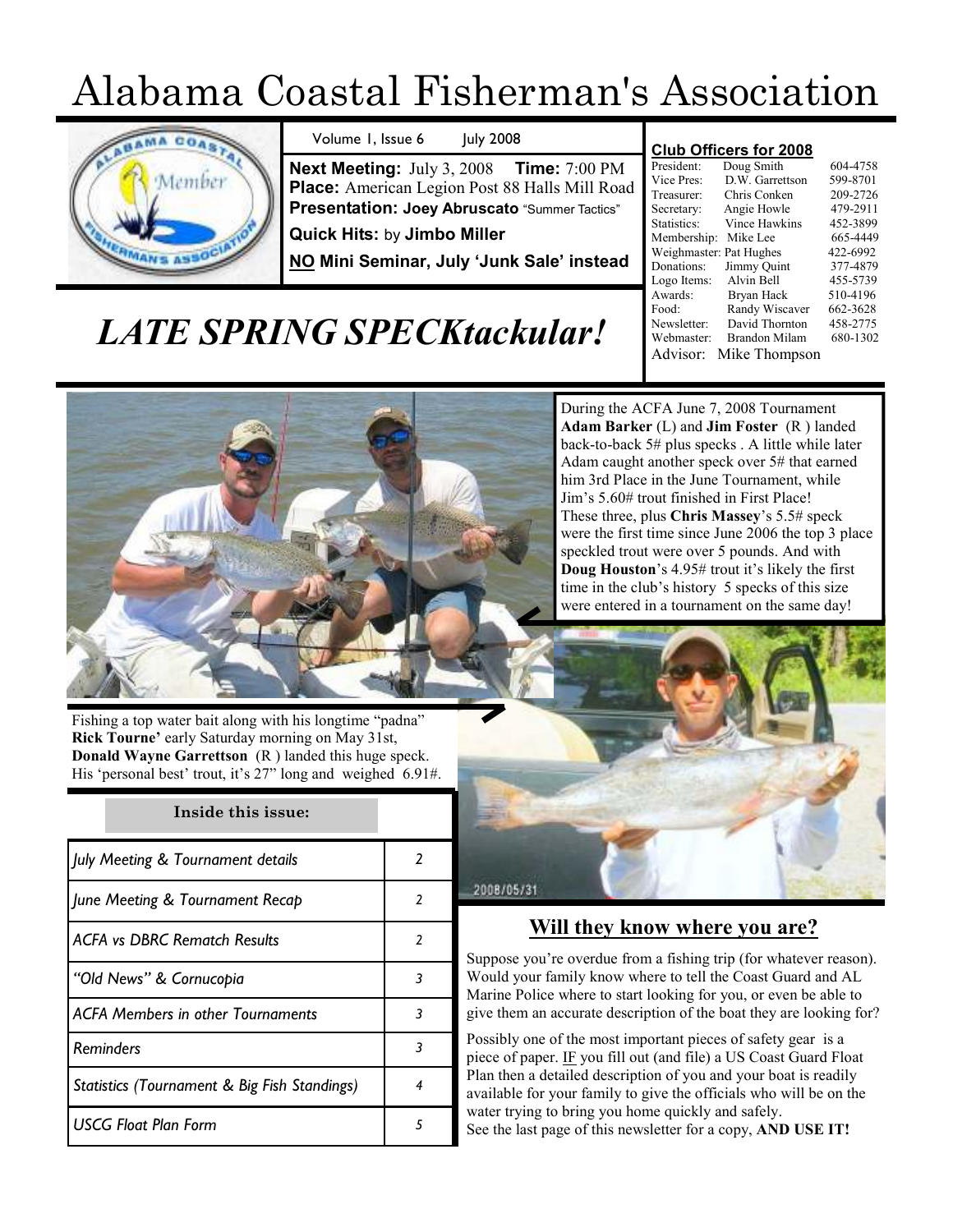#### VOLUME 1, ISSUE 6 ALABAMA COASTAL FISHERMAN'S ASSOCIATION PAGE 2

#### **Next Meeting Highlights...**

Our July 3rd meeting will be at 7pm at the American Legion Post 88, 2663 Halls Mill Road (the usual place). There will be NO Mini-Seminar this month. Instead we will host the "ACFA July Junk Sale". What is that you might ask...? Just get to the meeting hall a little early (6-6:30 pm) and bring any unused or unwanted items you'd like to part with. There will be tables set up near the front of the room where you can spread your wares. Better get there early before Bill Midgette though ;-) We will try to have labels on hand for you to put your name and the amount you're asking. ALL we ask in return is 10% of the proceeds for the club treasury. It's as simple as that! Remember the ole saying, "One man's 'trash' is another man's treasure"!

So how does this work? Let's say "John Fisher" has several used lures, several packs of plastic baits he's never opened, and an old anchor. He keeps a record of the transactions and sells them all for a total of \$18.50. At the end of meeting he simply takes 10% of what he got for his stuff (\$1.85) and gives that (or ANY more) to the club Treasurer (Chris Conken). Even the small amounts add up as this sale usually has several hundreds of dollars changing hands, some old gear gets sold and the club nets \$50 or more. So please come early (6-6:30) to sell and buy, bring your items, and small bills and change (to speed the transactions).

#### The July "Rodeo Warm-Up" Tournament

will be held Saturday July 5th from 5am to 5pm, and the weighin (from 3pm-5pm) will be at "the usual place", behind the American Legion Post 250 on Dauphin Island Parkway (Hwy 163) just south of the blinking light by the Greer's Food tiger store. Five species (Speckled trout, Flounder, Redfish, White trout and Blackfish) are on the slate this month with a twist. The Speckled trout category will be a 5 fish creel for two angler teams (though a single angler may fish and enter 5 specks by them self if they wish). And don't forget we will be awarding plaques for the 3 heaviest of these 5 species caught by junior anglers. So go get 'em kids! Let's hope and pray we have good weather for a change!

Just a reminder that redfish can ONLY be weighed in at ACFA weigh ins to ensure compliance with the 26" maximum length. Fish are measured on the same rule with the tail pinched. This complies with AL DCNR MR standards.

#### June Tournament Recap:

Again the weather failed to cooperate for our "Summer Starter" Tournament held Saturday May 3rd, 2008. None of our tournaments have had good weather this year and the participation (and size of the fish) has really suffered. Still ACFA members will not be deterred by adverse conditions and five speckled trout of 5 pounds or better were weighed in. That's a FINE showing!

Speckled Trout 26 total (3 Jr anglers) (1st Christian Howell 2.00, 2nd Theo Koulianos 1.50, 3rd John Parker 1.45) 1st Jim Foster 5.60, 2nd Chris Massey 5.50, 3rd Adam Barker 5.40

Flounder 15 total (2 Jr anglers) (1st Will Parker 2.10, Theo Koulianos 1.70) 1st Daniel Ford 4.35, 2nd Mike Herring 2.45\* (tie), 3rd Shane Ford 2.45

Redfish 11 total (2 Jr anglers) (1st Rileigh Hawkins 2.95, 2nd Lindsey Hawkins 2.45) 1st Phillip Guy 4.05, 2nd Vicki Foster (L) 3.70, 3rd Donald Garrettson 3.05

Ground Mullet 4 total (the only Jr angler placed 3rd overall) 1st Tim Pierce 1.05, 2nd Donnie Howell .75, 3rd Savannah Calhoun (J) .55

56 total entries, 7 Junior angler plaques will be awarded, NO spanish mackerel entered!

IF you missed out on the grilled chicken and delicious scalloped potatoes plus the other fixins provided by Brenda and Steve Wilson, then you really missed a treat. Those two can cook, and cook and cook! And it's ALL good ;-) Thanks again folks!!!!

Many thanks to Jason and Margaret Miller (assisted by Frank Parker III, along with his brothers John and Will Parker) for their tireless work (and plenty of laughs) at the weigh in table. Also, special thanks to Ken McCrae and Bill Lauber of the USCG Aux. For their help in inspecting and certifying over 20 boats. IF you missed OUR safety check you can still catch them the next time @ the Chocolatta Public Ramp (on the Causeway) Saturday July 19th from 8:30 to 10:30 AM. Thanks again guys!

#### DBRC / ACFA Club Challenge Results - DBRC Wins Rematch

Well the DBRC (Down Da Bayou Redfish Club) brought the team and the marching band to the 'grudge challenge' with the ACFA in Hopedale, LA for the rematch on Saturday May 31st. We mustered 9 teams (most are ACFA members) and the DBRC had 24 teams. Not surprisingly, they beat us 31 points to 24 points. But that's not a bad showing considering we were outmanned almost 3:1 Thanks and congratulations to all those who made the trek over to compete with some fine fellows and fishing.

(2nd) Paul Smith & Kyle Mitternight, (3rd) Erik Nelson & Dane Tomberlin, (6th) Vince Hawkins & Pree Middleton/Bart McCory , (9th) Bobby Abruscato & Scott Ritter, Bruce Howle Jr & Larry Kirby, Pat Reichley & Sid Jackson, Doug Smith & Bruce Howle Sr, Barnie White & Steve White. Congratulations to you all! We'll get 'em back next year ;-)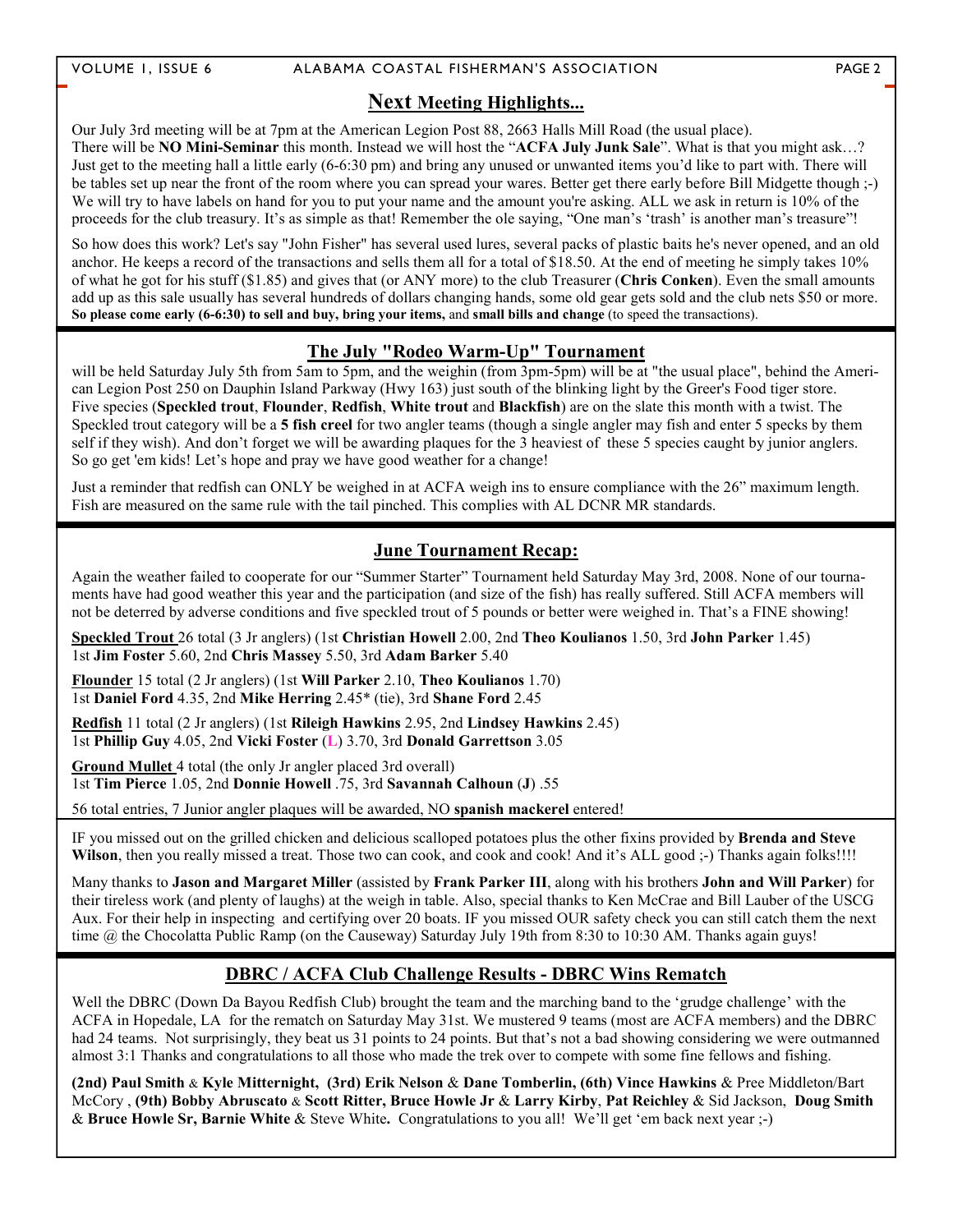#### Ye OLDE News:

80% of the fishermen catch 20% of the fish. We all want to be in the 20% that catches 80% of the fish! That's the theme that motivates the "Blue Can Brigade" to fish so hard. Jim Foster and Adam Barker carried the blue can for Patric Garmeson (who was delayed at work) for the June Mini Seminar. The guys talked about choosing their fishing spots and other pre-tournament planning. And trying different baits and tactics to locate and stay on a good bite. With an assist from Joe Sirmon, they talked about tagging speckled trout and their catch & release preparations to make the process as quick as possible for the fish's welfare.

Ed Lamberth, the CCA AL Government Relations man talked a bit about their efforts to end gill netting in Alabama waters. The recent legislative efforts did bring us closer to that goal, but with a compromise that allows the present resident net permit holders to continue netting for the rest of their lives. However, Ed reported that 70 of the 104 resident gill netters had inquired with the state Dept of Conservation about the VOLUNTARY buyout that will go in effect March 1, 2009. We'll see what happens then! Until then we all can petition the Commissioner (Barnett Lawley) to act on the CCA proposals made to the Department to ban monofilament gill nets, close certain areas to netting and protect the migratory species along the gulf beaches. Write to him!

The venerable O.P. Harrison had some tips and tales to tell, along with a bit of history about the use of slip cork rigs and 'bobber stoppers' (crediting Ed Dobson with using it here first in the early 1970s). He discussed fishing the tides and fishing the passes during slack tidal periods and NEAP tides. Also he talked about using the slip cork rig drifting in the current (at different depths) to locate feeding trout in the vicinity of structure BEFORE dropping the anchor. That's a great tip! Thanks O.P.

And kudos to Ken McCrae and Bill Lauber of the US Coast Guard Auxiliary for coming to the meeting to discuss the details of what the CG Auxiliary does and give details about their free inspections (again) offered at the June weigh in. At the meeting Bill explained how most boaters will bear no expense for their rig and fishing gear, yet scrimp on their safety equipment. He urged us to think in terms of "the worst case scenario." A sobering thought indeed! With that in mind a copy of the US Coast Guard Float Plan is included at the end of this newsletter. A good idea, but it does you no good UNLESS YOU FILL IT OUT and file it! Hopefully, it will never need to be accessed, just like the other safety equipment in your boat. But some day, ...

#### ACFA'rs in Other Tournaments...

Yellow Jacket Open: June 7th Doug Houston 3rd place Speckled Trout 4.93# Ineos Phenol: June 7th Terry Quint 2nd place Speckled Trout 4.94# WNSP/92ZEW: June 21st Chris Massey 3rd place Speckled Trout 5.07# Stormin Norman: June 21st Adam Barker, Jim Foster, Patric Garmeson 2nd place Flounder (3) 5.8# just bumping Vince Hawkins and his team to 3rd place Flounder (3) 5.6# This is just a partial list, my apologies to anyone missed this month. PLEASE let me know and I'll put you in the next newsletter.

#### We're Over Halfway Through The Season...

so be sure and continue to sign in to register for our Grand Attendance Prize Package (ice chest) to be given away at our December awards banquet to a member who has attended at least 8 of the 10 meetings. See Mike Lee at the membership table. We would appreciate any appropriate items to add to the prize package or as door prizes for the meetings, or (IF you wish) make a cash donation that we can buy items with. See or contact **Jimmy Quint or Doug Smith** about donations.

#### REMINDERS

- A raffle at the September meeting for a bass fishing trip for 2 (or 18 Hole Golf) on exclusive Steelwood Country Club Lake (near Stapleton, AL) Tickets will be on sale at the July, August and September meetings. See Patric Garmeson or Mike Lee.
- Junior Angler Division plaques: for 3 places in EVERY tournament
- 'Special' Tarpon C&R Tournament (Tarpoonapalooza) in August (with plaques)
- 'Special' Catch, Photograph and Release (CPR) Speckled Trout division (5 plaques)
- 'Mini-Seminars': to be given prior to most meetings on popular subjects (see Patric Garmeson about future topics)
- Streamlined sign-in and more seating at the meetings (additional chairs are available) PLEASE find a seat, or offer one.
- Logo items on sale at the meetings. See Alvin Bell for details of what is available.
- Please remember, NO SMOKING in the meeting room. Thanks for helping to make a healthier family environment.
- STATE LAW prohibits any outside alcohol at the meetings. PLEASE support Post 88, purchase your drinks from the bar.
- Parking is quite limited at Post 88. There would be additional spaces if vehicles parking behind the hall would back well into the grass to allow other vehicles to 'double park' in front of them. Please 'park smart', and come early!
- And PLEASE be respectful of our speakers (and the members who want to hear them) by refraining from any unnecessary talking or moving about during the presentations or during the mini seminar prior to the start of the meeting. Thank you!
- And we ask that you save your questions until the end of the talks unless prompted by the speaker.
- The ACFA 2008 Big Fish Contest is now running until Nov 14, 2008. Statistician MUST receive cards within 30 days of catch.
- The ACFA 'Junk Sale' at the July meeting. Start rounding up all your old gear. (Details on page 2)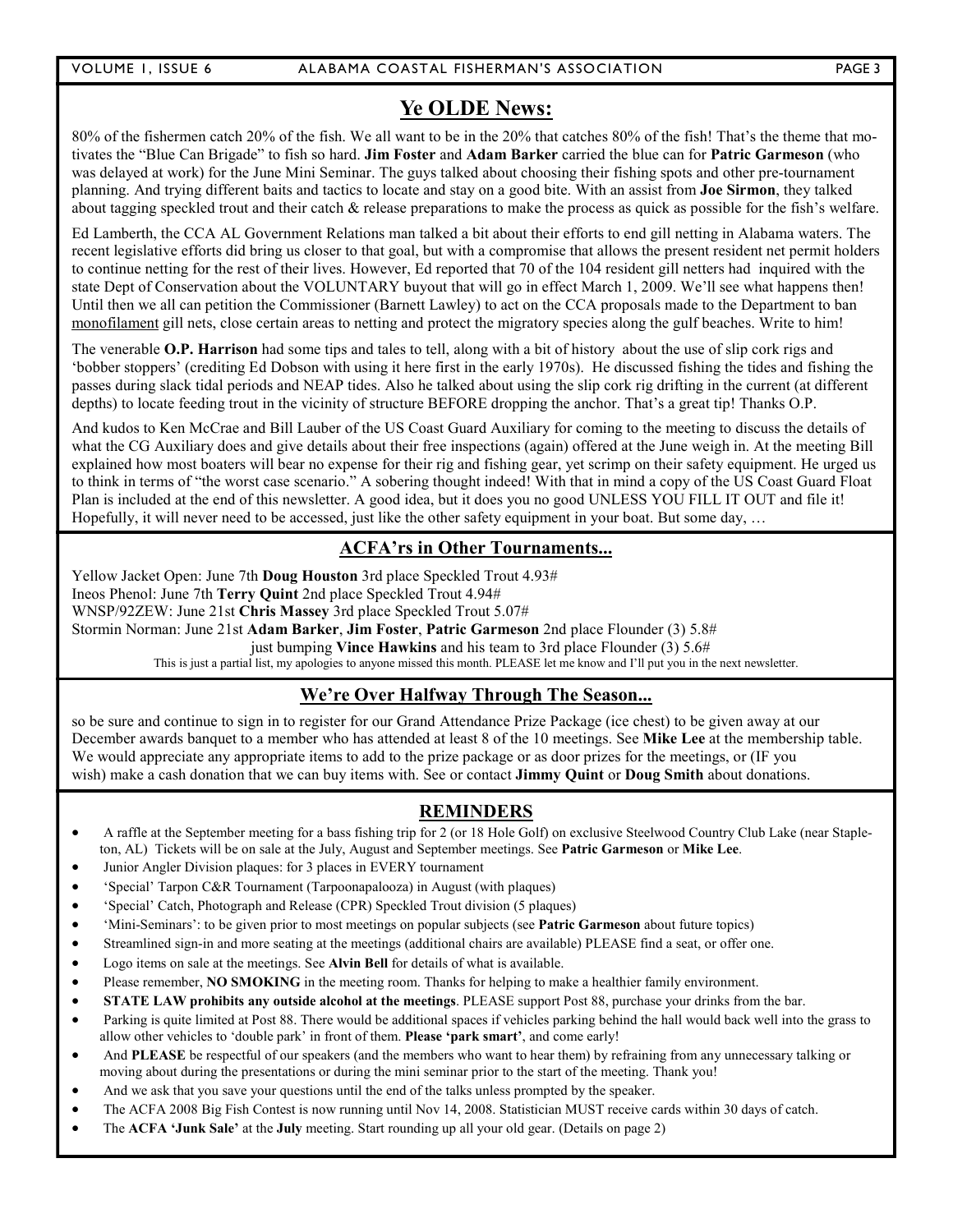VOLUME 1, ISSUE 6 ALABAMA COASTAL FISHERMAN'S ASSOCIATION **PAGE 4** 

| PI Name                                           | <b>Points</b>           | Statistics                                                                    |
|---------------------------------------------------|-------------------------|-------------------------------------------------------------------------------|
| Donnie Howell                                     | 22                      |                                                                               |
| Jim Foster<br>2                                   | 21                      | As of June 7th (after four tournaments) the point standings are as follows:   |
| Mike Herring<br>3                                 | 15                      |                                                                               |
| Phillip Guy<br>4                                  | 13                      | The following members have 4 points: Austin Lee (J), Bill Midgette,           |
| <b>Chris Massey</b><br>5                          | 11                      | Chris Conken, David Thornton, Donald Garrettson, James Roushmi,               |
| Dave Growden (N)<br>5                             | 11                      | Patric Garmeson, Savannah Calhoun (J), Shane Ford                             |
| Jimbo Miller<br>6                                 | 10                      |                                                                               |
| Adam Barker<br>7                                  | 9                       | The following members have 3 points: Bill Duke, Billy Hurd,                   |
| <b>Rick Yeend</b><br>7                            | 9                       | George Koulianos, Tommy Murray, Tommy Pond                                    |
| <b>Tim Pierce</b><br>7                            | 9                       |                                                                               |
| <b>Bobby Abruscato</b><br>8                       | 8                       |                                                                               |
| Dane Tomberlin<br>8                               | 8                       | The following members have 2 points: Bill Perry (N), David McNew,             |
| Daniel Ford<br>8                                  | 8                       | Dwain Mangold (N), Frank Parker, Gerald Bolen, Jason Miller, Jerry Bolen (N), |
| Steve O'Dell<br>8                                 | 8                       | John Burke III, Margaret Miller (L), Richard Schantz (N), Robert Brewer (N),  |
| Trenton Pitt (J)<br>8                             | 8                       | Theo Koulianos (J), Vince Hawkins                                             |
| Vicki Foster (L)<br>8                             | 8                       |                                                                               |
| Doug Smith<br>9                                   | 7                       | The following members have 1 point: Blake Michaleski, Bob Maclay (N),         |
| <b>Henry Nall</b><br>9                            | $\overline{7}$          | Bob Ward (N), Brenda Wilson (L), Bryan Hack, Cameron Calhoun,                 |
| Jarrod Yeend (N)<br>9                             | $\overline{7}$          | Christian Howell (J), David Hare, Del Delchamps, Dewayne Overstreet,          |
| Leslie Smith<br>9                                 | $\overline{\mathbf{r}}$ | Donna Schantz (L)(N), Donnie Fassbender, Doug Houston, Doug Tierce,           |
| 10 Alvin Bell                                     | 6                       | Frank Mitternight, Frank Parker III (J), Gary Tingle, Howie Galloway (N),     |
| 10 John Fassbender                                | 6                       | Jarred Kelly (N), John Parker (J), Josh Woolums, Judy Smith (L),              |
| 10 Mike Foster                                    | 6                       | Keith Kenney (N), Kim Guy (L), Larry Watkins, Lindsey Hawkins (J), Mike Lee,  |
| 11 Justin Peacock (N)                             | 5                       | Mike McDonald, Mutt Burke, O.P. Harrison IV (N), Pat Hughes,                  |
| 11 Rick Tourne'                                   | 5                       | Richard Hoffman (N), Rileigh Hawkins (J), Ronnie Dyson, Scott Godwin,         |
| $(N)$ New Member (J) unior Angler (L) Lady Angler |                         | Ted Kiefer, Timmy Bradley (J), Todd Golomb, Will Parker (J)                   |

'CPR' Speckled Trout standings as of June 20, 2008: 1st Bill Midgette\* 25", 2nd Adam Barker 25" 3rd Richard Suk\* 24 3/4", 4th Patric Garmeson\*\* 24 3/4", 5th Jason Miller 24 3/4" WOW! What a tight competition! This is a fun contest that will hopefully help protect the resource we enjoy so much. Keep those pictures coming folks!

# The BIG Fish Contest

|                | Current            |           |   | 23-May-08               |           |                |                       |           |   |                    |           |
|----------------|--------------------|-----------|---|-------------------------|-----------|----------------|-----------------------|-----------|---|--------------------|-----------|
|                | <b>Blackfish</b>   | <b>WT</b> |   | <b>Flounder</b>         | <b>WT</b> |                | <b>Ground Mullet</b>  | <b>WT</b> |   | <b>Redfish</b>     | <b>WT</b> |
|                |                    |           |   | Gerald Markow           | 4.69      |                | Donnie Howell         | 1.10      |   | Erik Nelson        | 7.45      |
| $\overline{2}$ |                    |           | 2 | Daniel Ford             | 4.35      | 2              | <b>Tim Pierce</b>     | 1.05      | 2 | George Koulianos   | 6.55      |
| 3              |                    |           | 3 | <b>Rick Tourne</b>      | 4.18      | 3              |                       |           | 3 | Jason Miller       | 6.45      |
| 4              |                    |           | 4 | George Koulianos        | 3.90      | $\overline{4}$ |                       |           | 4 | Donnie Howell      | 6.05      |
| 5              |                    |           | 5 | Doug Houston            | 3.79      | 5              |                       |           | 5 | Patric Garmeson    | 5.95      |
|                | Sheepshead         | <b>WT</b> |   | <b>Spanish Mackerel</b> | <b>WT</b> |                | <b>Speckled Trout</b> | <b>WT</b> |   | <b>White Trout</b> | <b>WT</b> |
|                | Theo Koulianos (J) |           |   | Bekki Ludlam (L)        |           |                |                       |           |   |                    |           |
|                |                    | 9.11      |   |                         | 4.97      |                | Donald Garrettson     | 6.91      |   | Vicki Foster (L)   | 2.43      |
| $\overline{2}$ |                    |           | 2 | Bekki Ludlam (L)        | 4.15      | $\overline{2}$ | Erik Nelson           | 6.90      | 2 | Mike Foster        | 2.09      |
| 3              |                    |           | 3 | Don Ludlam              | 3.35      | 3              | <b>Bill Patterson</b> | 6.80      | 3 | Theo Koulianos (J) | 2.03      |
| 4              |                    |           |   | <b>Bobby McElroy</b>    | 3.34      |                | <b>Bill Patterson</b> | 6.80      | 4 |                    |           |
| 5 <sup>5</sup> |                    |           | 5 |                         |           | 5              | <b>Henry Nall</b>     | 6.60      | 5 |                    |           |

Statistician Vince Hawkins wants to remind everyone that redfish can ONLY be weighed in at ACFA tournaments to assure length verification. Mail your other Big Fish Contest entries to: Vince Hawkins 112 Baratara Drive Chickasaw, AL 36611 (452-3899)